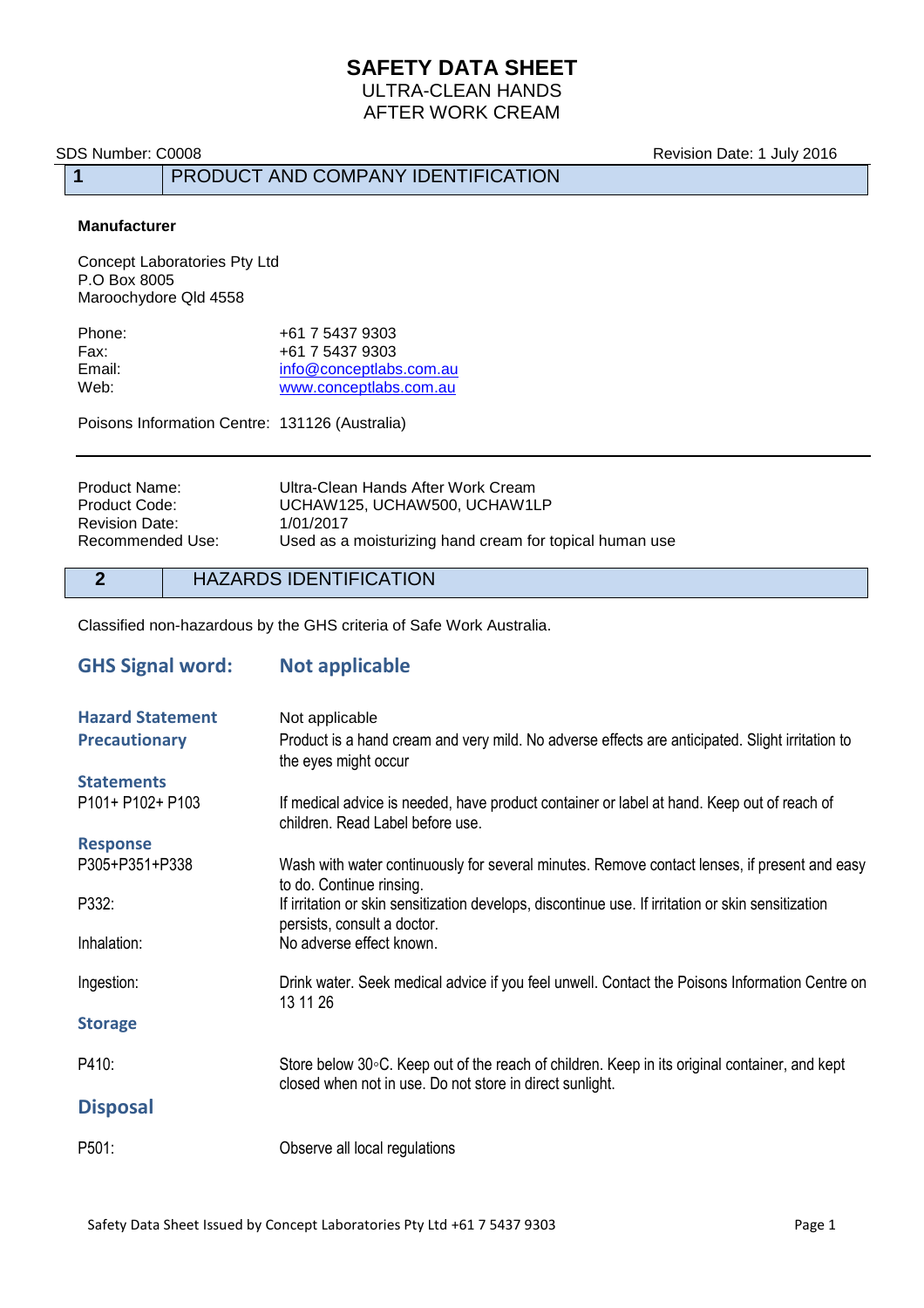# **SAFETY DATA SHEET**

#### ULTRA-CLEAN HANDS AFTER WORK CREAM

## **3** COMPOSITION/INFORMATION ON INGREDIENTS

The product contains no substances which at their given concentration, considered to be hazardous to health.

| Ingredients:<br>Water        |                           | CAS#<br>7732-18-5 | <b>CONC Wt</b><br>60-100% |
|------------------------------|---------------------------|-------------------|---------------------------|
| Non-Hazardous<br>Ingredients |                           |                   | To 100%                   |
|                              | <b>FIRST AID MEASURES</b> |                   |                           |

| Inhalation:             | Not normally required.                                                                                                                                                                  |
|-------------------------|-----------------------------------------------------------------------------------------------------------------------------------------------------------------------------------------|
| <b>Skin Contact:</b>    | Not normally required, if so, rinse skin or shower with water. Discontinue use.                                                                                                         |
| Eye Contact:            | Essentially non-irritating, if irritation occurs, immediately flush eyes with large amounts of water for at<br>least 15 minutes, lifting eyelids occasionally to facilitate irrigation. |
| Ingestion:              | Always seek medical attention when product is swallowed or when symptoms are significant or<br>persistent.                                                                              |
| <b>Additional info:</b> | No aggravated medical conditions known, caused by exposure to this product.                                                                                                             |
|                         |                                                                                                                                                                                         |

### **5** FIRE FIGHTING MEASURES

| <b>Hazchem Code:</b>            |     | None allocated |
|---------------------------------|-----|----------------|
| <b>Extinguishing</b>            |     |                |
| Media:                          | N/A |                |
| Hazardous                       |     |                |
| <b>Decomposition</b>            |     |                |
| <b>Products:</b>                | N/A |                |
| <b>Advice for Firefighters:</b> |     | N/A            |

## **6** ACCIDENTAL RELEASE MEASURES

| Emergency        |                                                                                                                                                      |
|------------------|------------------------------------------------------------------------------------------------------------------------------------------------------|
| Procedure:       | N/A                                                                                                                                                  |
| Environmental    |                                                                                                                                                      |
| precautions:     | N/A                                                                                                                                                  |
| Spills/Clean up: | This product is sold in small packages therefore the accidental release is not usually cause for concern.                                            |
|                  | Slippery when spilled. Personal protective equipment should be worn when cleaning up spills. Restrict<br>access to area until completion of cleanup. |
|                  | Stop leak if safe to do so. Collect and dispose of spilled material per local regulations, wipe away any<br>remnants with suitable solvent.          |

## **7** HANDLING AND STORAGE

| <b>Handling</b>      |                                                                                                                                                                                     |
|----------------------|-------------------------------------------------------------------------------------------------------------------------------------------------------------------------------------|
| <b>Precautions:</b>  | No special requirements.                                                                                                                                                            |
| <b>Storage</b>       |                                                                                                                                                                                     |
| <b>Requirements:</b> | Store in cool, dry, well-ventilated area. Store below 30 °C. Product is not defined as a dangerous good.<br>Keep container closed when not in use. Do not store in direct sunlight. |
|                      | Handle with care and avoid spillage on the floor (slippage).                                                                                                                        |

SDS Number: C0008 **Revision Date: 1 July 2016**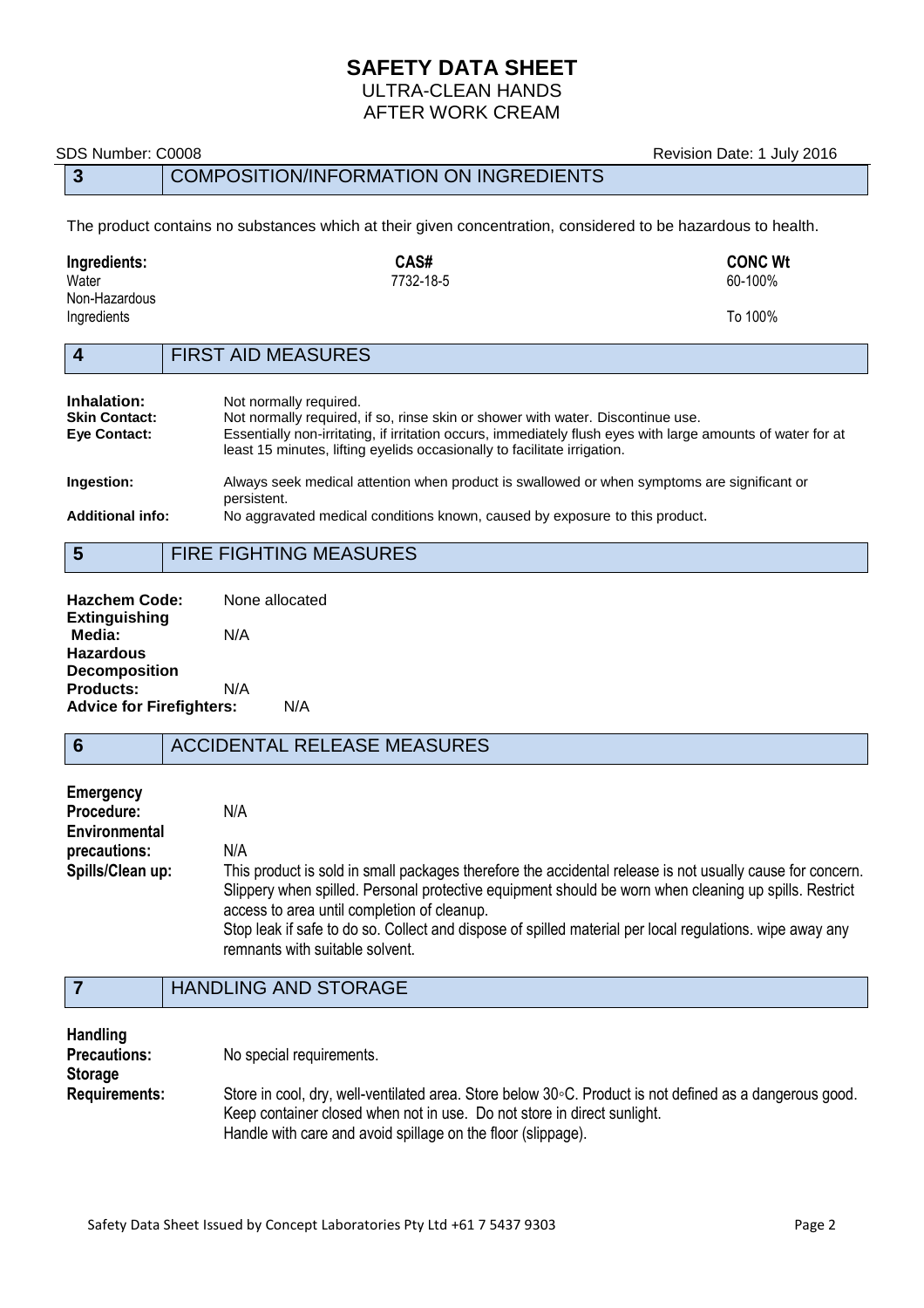### **SAFETY DATA SHEET** ULTRA-CLEAN HANDS

AFTER WORK CREAM

| SDS Number: C0008                                                                                                                                                                                               |                                      |                                                                  | Revision Date: 1 July 2016                                     |                                        |
|-----------------------------------------------------------------------------------------------------------------------------------------------------------------------------------------------------------------|--------------------------------------|------------------------------------------------------------------|----------------------------------------------------------------|----------------------------------------|
| 8                                                                                                                                                                                                               | EXPOSURE CONTROL/PERSONAL PROTECTION |                                                                  |                                                                |                                        |
| <b>Engineering Controls:</b>                                                                                                                                                                                    |                                      | Not required.                                                    |                                                                |                                        |
| 9                                                                                                                                                                                                               |                                      | PHYSICAL AND CHEMICAL PROPERTIES                                 |                                                                |                                        |
| Odour:<br>Appearance/Colour:<br>Solubility:                                                                                                                                                                     |                                      | <b>Pleasant Fragrance</b><br>White cream<br>Dispersible in water | <b>Relative Density:</b><br><b>Boiling Point/Range:</b><br>pH: | 0.98<br>$100^{\circ}$ C<br>$5.5 - 6.0$ |
| 10                                                                                                                                                                                                              |                                      | <b>STABILITY AND REACTIVITY</b>                                  |                                                                |                                        |
| Product is stable under normal conditions of use.<br><b>Chemical Stability:</b><br><b>Conditions to Avoid:</b><br>High temperatures (store below 30°C) and direct sunlight.<br>Protect against physical damage. |                                      |                                                                  |                                                                |                                        |
| <b>Hazardous</b><br><b>Decomposition:</b><br><b>Hazardous Reactions:</b>                                                                                                                                        |                                      | N/A<br>None known.                                               |                                                                |                                        |
| <b>TOXOLOGICAL INFORMATION</b><br>11                                                                                                                                                                            |                                      |                                                                  |                                                                |                                        |
| <b>HEALTH EFFECTS</b><br>Acute<br>Swallowed:<br>Considered an unlikely route of entry in commercial/industrial environments.                                                                                    |                                      |                                                                  |                                                                |                                        |

| Eye:               | Essentially non-irritating.                                          |
|--------------------|----------------------------------------------------------------------|
| Skin:              | None Known.                                                          |
| Inhaled:           | None Known.                                                          |
| <b>Acute Oral</b>  |                                                                      |
| Toxicity (LD50):   | No Data Available.                                                   |
| Eye:               | No effect known                                                      |
| <b>Skin:</b>       | No effect known.                                                     |
| <b>Inhalation:</b> | Based upon product viscosity, does not present an aspiration hazard. |
|                    |                                                                      |

| <b>Eco Toxicity:</b> | N/A |
|----------------------|-----|
| <b>Persistence</b>   |     |
| And degradability:   | N/A |
| <b>Mobility:</b>     | N/A |

## **13** DISPOSAL CONSIDERATIONS

#### **Disposal Method:** Refer to State/Territory Land Waste Management Authority. Dispose of material By a licensed waste contractor. Rinse empty containers thoroughly before recycling or Disposing to an authorized landfill. Materials should be recovered for reuse if possible. Suitable for incineration by an approved agent.